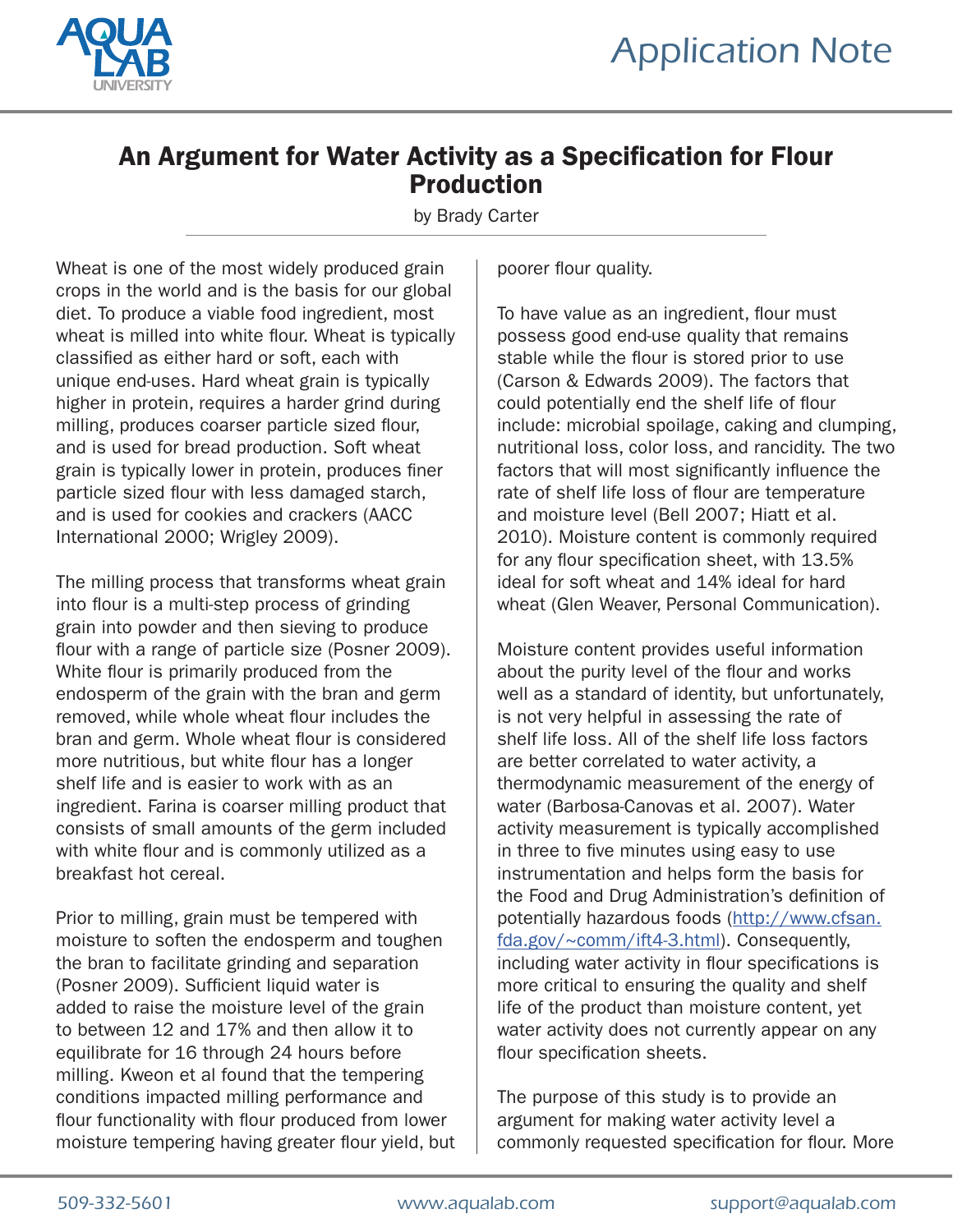

# Application Note

specifically, the study investigates the impact of particle size, tempering conditions, and storage conditions on the water activity, moisture content, and moisture sorption properties of grain, flour, and farina. The information generated in this study should help explain some confusion over recommended moisture levels for flour, highlight the impact of storage conditions on flour moisture, and determine if water activity may be a preferable metric for tracking moisture in grain and grain-based products.

## Experimental Procedure

Commercial Hard Red Spring and Soft White Winter grain was obtained and processed by the USDA Western Wheat Quality Lab in Pullman, WA. They tempered the hard and soft grain samples to both 15.5% and 17.0% moisture content for 16 hours. Then 50 gram samples of Dry Whole Wheat (DWW) and Tempered Whole Wheat (TWW) were set aside for water activity and moisture sorption isotherm testing. The rest of the tempered wheat was then milled using a modified Quadrumat experimental mill (Jeffers & Rubenthaler 1977). Break flour and farina samples were obtained from the mill and turned over to Decagon Devices, Inc. in Pullman WA (Figure 1).



*Figure 1. Sample types for the study including clockwise from the upper left: whole grain, farina, and break flour.*

Our lab technicians analyzed three replicates each of both hard and soft DWW, TWW, Farina and Flour at each tempering level (not DWW) for moisture content using AACC method 44 to 15.02 (AACC International 2000) and water activity using an AquaLab Series 4TE (Decagon Devices, Inc. Pullman, WA). In addition, each of the samples were analyzed for equilibration time and maximum moisture sorption when changing from 30% RH to 65% and 30% RH to 90% RH at 25 °C (weight change %dm/dt trigger setting 0.008/3 events) using the Dynamic Vapor Sorption (DVS) method in the AquaLab Vapor Sorption Analyzer (Decagon Devices, Inc. Pullman, WA). Finally, we analyzed each of the flour and farina samples for sorption isotherm slope and the whole wheat samples for critical water (RHc) at 25 °C using the Dynamic Dew Point Isotherm (DDI) method in the AquaLab Vapor Sorption Analyzer with an initial water activity of  $0.10$  a<sub>w</sub>, a final water activity of 0.90  $a_w$ , and a flow rate of 80 ml/min (Carter & Schmidt 2012).

We then used a two-way ANOVA to determine if particle size, hardness level, tempering level, and their interactions were significant sources of variation in the moisture content, water activity, isotherm slope during adsorption, equilibration time, and maximum moisture sorption (Minitab 17 Statistical Software 2010. State College, PA: Minitab, Inc. www.minitab.com). For treatments that were shown to be significant, Tukey's multiple means comparison were used to determine which treatment levels were significantly different.

#### Results

As expected, the water activity of the dry whole grain had the lowest water activity while the tempered wheat had the highest water activity (Table 1). The water activity of hard grain, flour, and farina was always higher than its soft counterpart regardless of the tempering level (Tables 1 and 2). The water activity of the 17% tempered wheat was above the minimum growth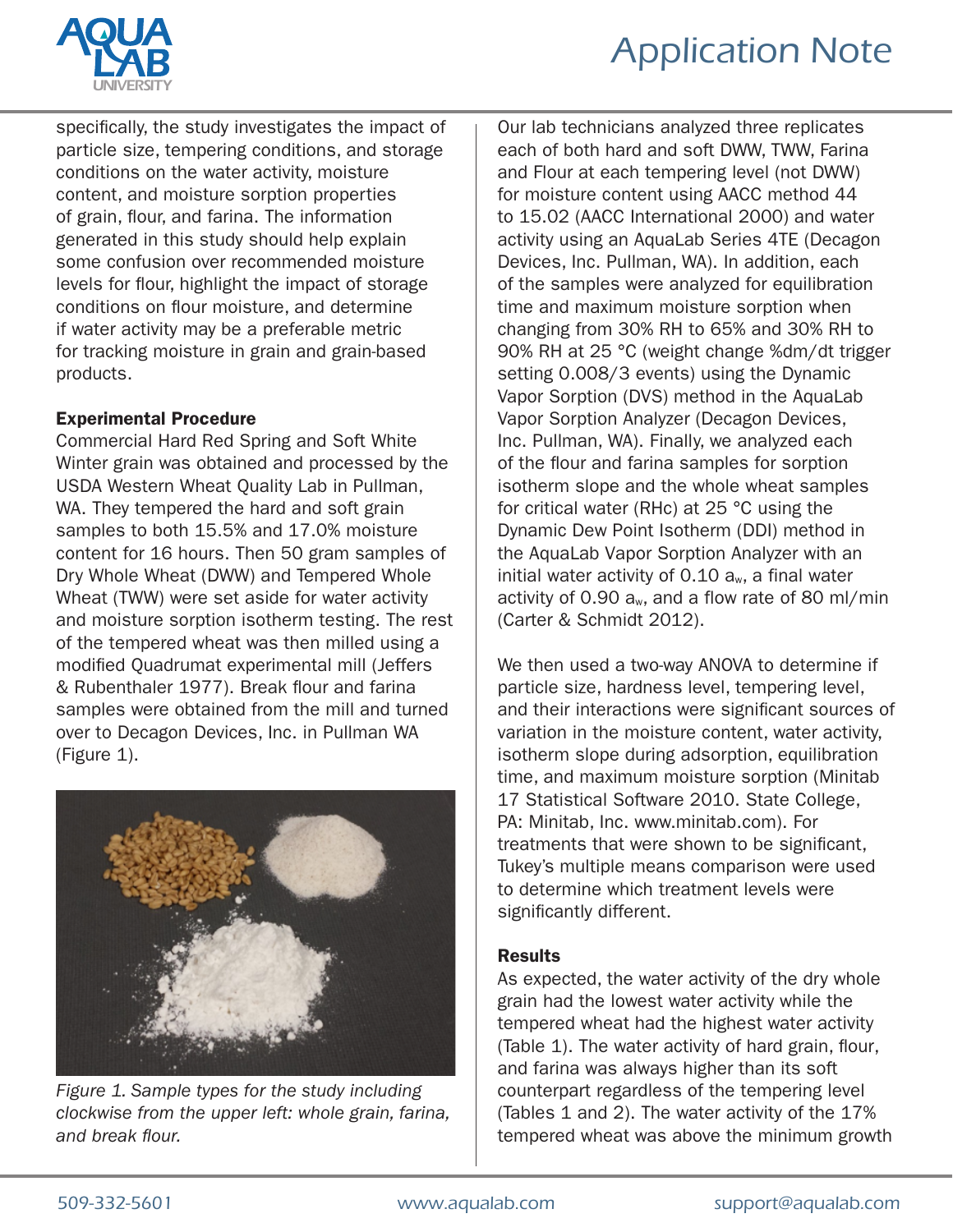

*Table 1. Water activity and moisture conternt of Hard and Soft whole wheat grain that is dry, tempered to 15.5%, and tempered to 17%.*

| <b>Moisture Value</b> | Drv         |             |             | <b>15.5% Tempered</b> | <b>17.0% Tempered</b> |             |  |
|-----------------------|-------------|-------------|-------------|-----------------------|-----------------------|-------------|--|
|                       | <b>Soft</b> | <b>Hard</b> | <b>Soft</b> | <b>Hard</b>           | <b>Soft</b>           | <b>Hard</b> |  |
| <b>Water Activity</b> | 0.410       | 0.502       | 0.660       | 0.707                 | 0.749                 | 0.794       |  |
| Moisture Content (%)  | 10.8        | 12.0        | 15.5        | 15.5                  | 17 O                  | 17.0        |  |

*Table 2. Water activity and moisture content of hard and soft flour and farina tempered to 15.5% and 17.0%.*

| <b>Moisture Value</b> | Dry                         |                             | 15.5% Tempered               |                              | 17.0% Tempered              |                             | <b>17.0% Tempered</b>        |                              |
|-----------------------|-----------------------------|-----------------------------|------------------------------|------------------------------|-----------------------------|-----------------------------|------------------------------|------------------------------|
|                       | <b>Soft</b><br><b>Flour</b> | <b>Hard</b><br><b>Flour</b> | <b>Soft</b><br><b>Farina</b> | <b>Hard</b><br><b>Farina</b> | <b>Soft</b><br><b>Flour</b> | <b>Hard</b><br><b>Flour</b> | <b>Soft</b><br><b>Farina</b> | <b>Hard</b><br><b>Farina</b> |
| <b>Water Activity</b> | 0.639                       | 0.664                       | 0.622                        | 0.671                        | 0.699                       | 0.751                       | 0.696                        | 0.746                        |
| Moisture Content (%)  | 13.9                        | 14.2                        | 13.6                         | 14.2                         | 14.9                        | 15.7                        | 14.7                         | 14.7                         |

*Table 3. Maximum water sorption and equilibration time at 65% and 95% relative humidity for Hard and Soft flour and farina.*

| <b>Moisture Value</b>       | <b>65% Relative Humidity</b> |                             |                              |                              | <b>90% Relative Humidity</b> |                             |                              |                              |
|-----------------------------|------------------------------|-----------------------------|------------------------------|------------------------------|------------------------------|-----------------------------|------------------------------|------------------------------|
|                             | <b>Soft</b><br><b>Flour</b>  | <b>Hard</b><br><b>Flour</b> | <b>Soft</b><br><b>Farina</b> | <b>Hard</b><br><b>Farina</b> | <b>Soft</b><br><b>Flour</b>  | <b>Hard</b><br><b>Flour</b> | <b>Soft</b><br><b>Farina</b> | <b>Hard</b><br><b>Farina</b> |
| <b>Maximum Sorption (%)</b> | 14.2                         | 14.3                        | 13.5                         | 13.6                         | 20.3                         | 20.4                        | 20.6                         | 20.3                         |
| Equilibration Time (h)      | 4.6                          | 8.0                         | 5.4                          | 6.2                          | 11.0                         | 14.5                        | 17.3                         | 23.4                         |



*Figure 2: Dynamic isotherms for hard and soft grain, flour, and farina at 25°C. Inflection points in the dynamic curves for grain indicate the critical water activity (RHc) while the slope of the dynamic curves of flour and farina indicate relative Hygroscopisity.*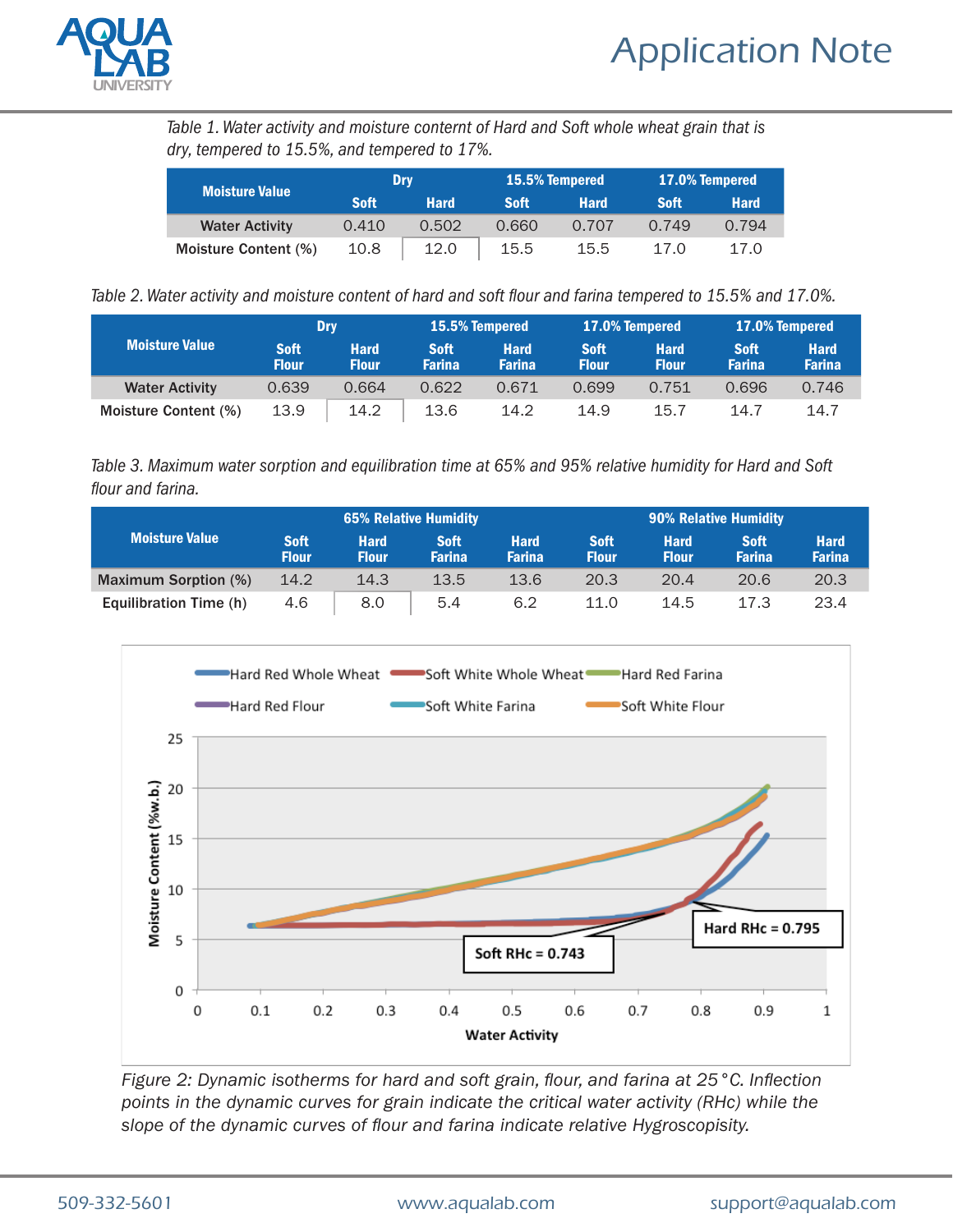

limit for mold  $(0.70 a<sub>w</sub>)$  for both hard and soft wheat, but only for hard wheat at 15.5%. The typical 16 to 24 hour hold time for tempered wheat should not be long enough for mold to grow. If the hold time was extended, any tempered wheat with water activities higher than 0.70 a<sub>w</sub> would likely experience mold growth.

The water activity and moisture content of the flour and farina was always lower than the tempered whole wheat before milling due to removal of moisture during the milling process (Table 2). Flour and farina had similar water activities after milling for a given hardness and tempering level. The water activities  $(<0.70 a<sub>w</sub>)$ and moisture contents (13.5% for soft, 14.0% for hard) of both flour and farina from 15.5% tempering were within acceptable limits. For 17.0% tempering, the water activity of the hard flour and farina was above the critical  $0.70$  a<sub>w</sub> value, but not the soft flour and farina. Still, the moisture content levels for all products at the 17.0% level would be considered too high. The slopes of the dynamic isotherms for all flour and farina samples were not significantly different (p<0.05), indicating equivalent levels of hygroscopisity (Figure 2). In fact, there was very little difference in the DDI curves of all the flour and farina samples and the sorption curves were essentially linear up to  $0.75$  a<sub>w</sub>.

The DDI curves of the whole grain samples were significantly different from the flour and farina, and initially almost flat (Figure 2). This is typical of materials with hard coatings that limit the penetration of water into the interior. Then, the sorption isotherm curves of the whole grain experienced a sudden change in sorption properties where the samples began to absorb much more moisture causing an inflection in the DDI curve. The water activity associated with this change was identified as the RHc and represents the point where water begins to penetrate the pericarp of the grain. This RHc occurred at a lower water activity for soft grain  $(0.743$  a<sub>w</sub>) than for hard grain  $(0.795$  a<sub>w</sub>). A

review of table 1 also indicates that these RHc values for the grain were similar to the water activities of the 17.0% tempered whole grain wheat.

The DVS results in Table 3 indicate that when flour is exposed to 65% relative humidity, its moisture will be roughly 14.0%. At 90% relative humidity, the moisture content will be roughly 20% with no significant differences between hard and soft flour. The time required to move to 65% and 90% RH from 30% RH was longer for hard flour, but was only 14.5 hours at the longest. The results were similar for farina, except the moisture at 65% RH was only 13.5% and equilibration to 90% relative humidity required up to 24 hours. If flour or farina is exposed to high humidity (>70%), the water activity will be above the growth limit for microbial growth and the moisture levels will be deemed unacceptable. The maximum time it will take for exposed product to move to unacceptable levels is only 24 hours (Table 3). Humidity levels of 60 to 70% should not be problematic since the water activity and moisture levels will be acceptable, but lower relative humidities will dry flour to unacceptable moisture levels.

## **Summary**

Considering that the current suggested moisture content levels for flour and farina correspond with water activity levels right at the cutoff point for mold growth, it behooves the flour industry to consider including a water activity specification to ensure microbial safety. In addition, since lower water activities are better correlated with lower rates of rancidity than moisture content, it would make more sense to focus on optimizing water activity level and then confirm that the moisture content is acceptable rather than rely on just a moisture content specification.

Based on the connection between the RHc value of whole grain and current tempering moisture levels, it is feasible to temper to a constant water activity rather than to a moisture level. Based on the preliminary results of this study,